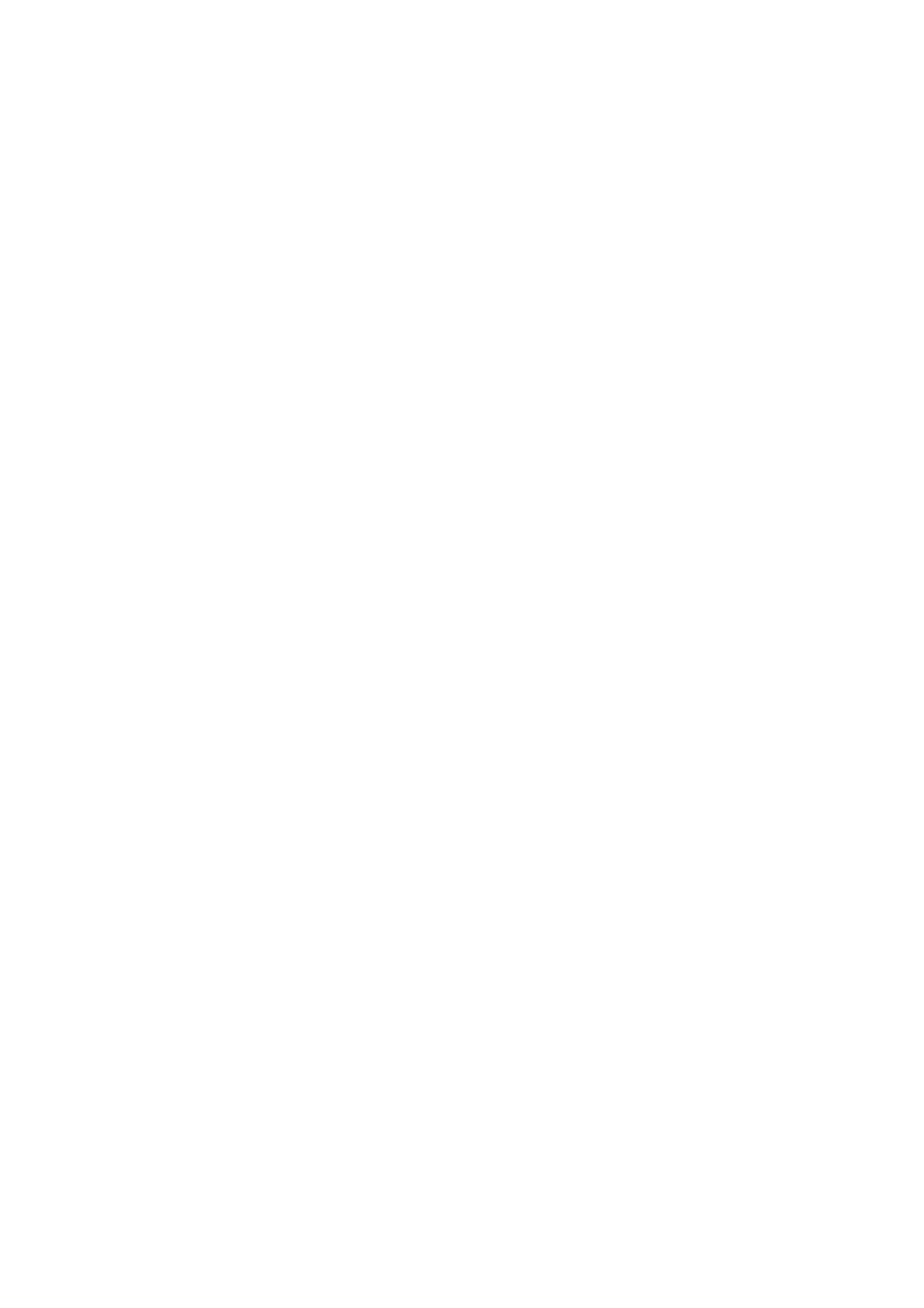## **SPIRITUAL PSYCHOLOGY AND COUNSELING Volume: 6 Number: 1 2021 February eISSN: 2458-9675**

*Sp*i*r*i*tual Psychology and Counsel*i*ng* is an open access, on-line journal that aims to publish complete and reliable information on the discoveries and current developments in the fields of spirituality and spirituality-related issues within the context of psychological processes.

Authors bear responsibility for the content of their published articles.

**Owner** Halil Ekşi (Marmara University, Turkey)

**Editor-In-Chief** Halil Eksi (Marmara University; Turkey)

**Editors**

Çınar Kaya (Bartın University, Turkey) Selami Kardaş (Muş Alparslan University; Turkey) Osman Hatun (Sinop University; Turkey)

**Book Review Editor** Muhammed Çiftçi (Marmara University, Turkey)

> **English Language Editors** ENAGO (www.enago.com.tr) John Zacharias Crist A. Kevin Collins

## **International Editorial Board**

Osman Tolga Arıcak (Hasan Kalyoncu University; Turkey) Hasan Bacanlı (Fatih Sultan Mehmet University, Turkey) Malik B. Badri, International Institute of Islamic Thought & Civilization; Malaysia) Elias Capriles (Andes University; Venezuela) Manijeh Daneshpour (St. Cloud State University; USA) Sabnum Dharamsi (Private Practice; UK) Bulent Dilmac (Necmettin Erbakan University; Turkey) Atılgan Erözkan (Muğla Sıtkı Koçman University; Turkey) Robert Frager (Sofia University; USA) Agustin de la Herran Gascón (Autonomous University of Madrid; Spain) Amber Haque (UAE University; UAE) Elfie Hinterkopf (The Focusing Institute; USA) David R. Hodge (Arizona State University; USA) Ralph W. Hood (University of Tennessee at Chattanooga; USA) Hayati Hökelekli (İstanbul Aydın University; Turkey) İbrahim Işıtan (Karabük University; Turkey) Mustafa Koç (Balıkesir University; Turkey) Mustafa Merter (Private Practice; Turkey) Judith Miller (Columbia University; USA) Mustafa Otrar (Marmara University; Turkey) Kenneth I. Pargament (Emeritus; Bowling Green State University; USA) Sadeq Rahimi (University of Saskatchewan; Canada) Samuel Bendeck Sotillos (Institute of Traditional Psychology; USA) Len Sperry (Florida Atlantic University; USA) Macid Yılmaz (Hitit University; Turkey) Üzeyir Ok (Ibn Haldun University; Turkey) W. Paul Williamson (Henderson State University; USA) Ömer Miraç Yaman (İstanbul University; Turkey) Yusmini Binti Md. Yusoff (University of Malaya; Malaysia)